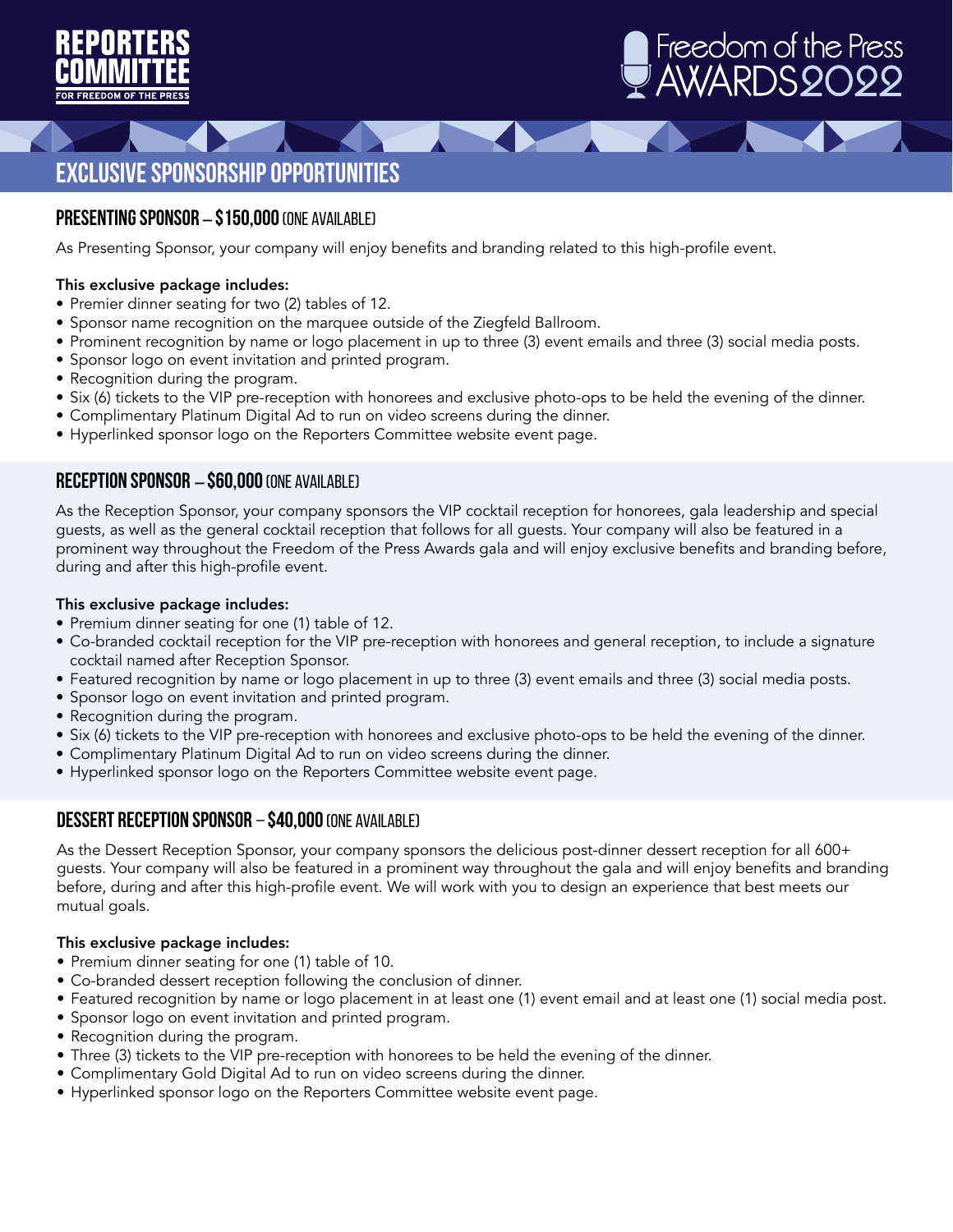

# AWARDS 2022 Freedom of the Press

# **Table and Ticket Levels**

### **CHAMPION TABLE(S) – \$100,000**

- Premier dinner seating for one (1) table of 12.
- Recognition in one (1) email and at least one (1) social media post.

**SALA** 

- Sponsor name listed on event invitation and printed program.\*
- Four (4) tickets to the VIP pre-reception with honorees to be held the evening of the dinner.
- Complimentary Platinum Digital Ad to run on video screens during the dinner.
- Sponsor name listed on the Reporters Committee website event page.

### **ADVOCATE TABLE(S) – \$25,000**

- Preferred dinner seating for one (1) table of 10.
- Recognition in one (1) email and one (1) social media post.
- Sponsor name listed on event invitation and printed program.\*
- Two (2) tickets to the VIP pre-reception with honorees to be held the evening of the dinner.
- Complimentary Silver Digital Ad to run on video screens during the dinner.
- Sponsor name listed on the Reporters Committee website event page.

## **SUBSCRIBER TICKET(S) – \$1,500** each

- Select seating
- Listing in the event invitation and printed program.\*

### **LEGACY TABLE(S) – \$50,000**

- Premium dinner seating for one (1) table of 10.
- Recognition in one (1) email and at least one (1) social media post.
- Sponsor name listed on event invitation and printed program.\*
- Three (3) tickets to the VIP pre-reception with honorees to be held the evening of the dinner.
- Complimentary Gold Digital Ad to run on video screens during the dinner.
- Sponsor name listed on the Reporters Committee website event page.

## **DEFENDER TABLE(S) – \$15,000**

- Premium dinner seating for one (1) table of 10.
- Recognition in one (1) email and one (1) social media post.
- Sponsor name listed on event invitation and printed program.\*
- One (1) ticket to the VIP pre-reception with honorees to be held the evening of the dinner.
- Sponsor name listed on the Reporters Committee website event page.

## **FRIEND TICKET(S) – \$1,000** each

- Limited Availability
- Listing in the event invitation and printed program.\*

*\*Dependent upon pledge receipt prior to print deadlines.*

## DIGITAL AD LEVELS All ads or ad text must be received by September 20, 2022.

*All digital ads will run on screen at the dinner.*

**\$7,500** Platinum Digital Ad

**\$5,000** Gold Digital Ad

**\$2,500** Silver Digital Ad

**\$1,500** Bronze Digital Ad

## **DIGITAL AD SPECS**

*All digital ads should be 16:9 ratio*

- 10" x 5.627" (3000 px x 1688)
- 300 dpi
- RGB .pdf file
- Full color. No bleed.
- Do not use font size below 24 point to ensure proper viewing.
- All fonts must be embedded into the document.

If you wish us to design the ad for you, please send your text and logo to tdoolin@inezevents.com.